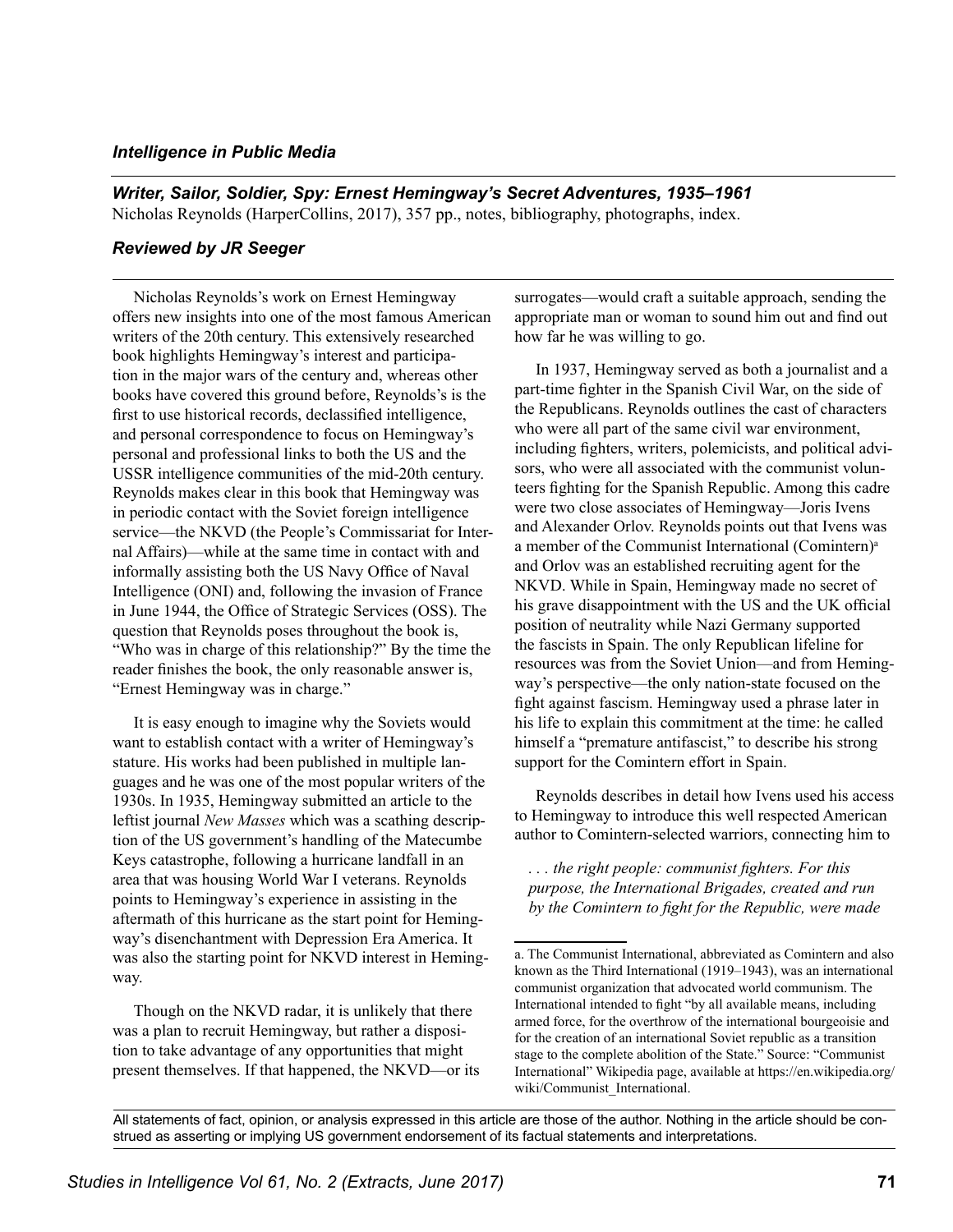*to order. They were filled with tough, colorful, and educated men (as well as a few women) from various countries, including the United States, the kind of people who appealed to Hemingway.* (25)

This was the beginning of a multi-year effort, first on the part of the Comintern and then the NKVD to formally recruit Hemingway as what would most accurately be called an "agent of influence." By 1937, Hemingway was writing articles, stories, a stage play, and even making public speeches that supported both Republican Spain and Soviet assistance to the Republicans. Reynolds offers no evidence Hemingway did this for any reason other than his own commitment to anti-fascism. However, in the summer of 1940, Hemingway was formally pitched to serve the Soviet Union, and that pitch was managed by an established NKVD talent spotter—Jacob Golos. Reynolds's research effort uncovered a Soviet summary of the recruitment; below, he quotes a key line from the report:

## *Before he left for China, [Hemingway] was recruited for our work on ideological grounds by [Golos].* (81)

After this recruitment message, all subsequent NKVD reporting used Hemingway's NKVD issued cryptonym: Argo. We know from available Soviet intelligence records and from declassified intercepts of Soviet cable traffic from the United States that cryptonyms were used almost exclusively for individuals the Soviets believed to be their committed agents.

The most important part of this book follows, as Reynolds takes us through the extensive research effort he used to confirm what he saw as the NKVD claim to have recruited one of America's greatest writers. Reynolds describes the painstaking effort of wading through Soviet archives that were available in the first few years after the collapse of the Soviet Union. By the end of the chapter entitled "The Secret File," Reynolds has made a very strong case that the Soviets certainly were convinced their talent spotter and agent handler, Golos, had recruited Hemingway.

It is common for US intelligence officers after a recruitment to point out that their target said "yes," but it is not entirely clear what "yes" means until the new contact begins to deliver on tasking. Throughout the remaining two-thirds of the book, Reynolds underscores that it is not entirely clear what Hemingway thought he had agreed to and, for that matter, what the Soviets wanted from him.

What is abundantly clear is that they made a critical error in case management: they did not maintain regular contact with their newly recruited agent as he went off on a journalist mission to China. By the time Hemingway returned to the United States and then onward to his residence in Cuba, the United States was at war, and Hemingway had alternative means of satisfying his commitment to fighting fascism.

Reynolds takes us through Hemingway's war years, focusing on his links first to the US Navy—through the Office of Naval Intelligence (ONI)—in Cuba, and then with the Office of Strategic Services in Europe after D-Day. The Cuba episodes underscore both Hemingway's enthusiasm for adventure and intrigue as well as his regular disregard for chain of command and tasking by the US government. This period in Hemingway's life also brought him in direct contact and conflict with the Federal Bureau of Investigation (FBI) in Havana. Cuba had local political intrigues as well as embassy conflicts, and Hemingway seemed drawn to both—perhaps because of his interest as a writer, but more likely because conflict was part of the "essential" Hemingway.

The conflict and intrigue started when Hemingway offered to create an informal "counterintelligence bureau" (which he called "the Crook Factory") that he directed, to hunt and report on suspicious characters in Havana and throughout Cuba. The Crook Factory ran in a manner more akin to 1930s and early 1940s film noir than any formal effort that might produce results usable by the US government. It was almost as if Hemingway were creating a novel of intrigue in real life. Hemingway's enthusiasm and charisma charmed the US ambassador and the naval attaché, and they sidestepped any effort on the part of the FBI to claim primacy on spy hunting. This followed a scheme by Hemingway to use his fishing boat, the *Pilar*, to hunt for German submarines in the Caribbean. In the early days of the US entry into war, Hemingway's suggestions made some sense and were consistent with the overall effort to "just do something." By late 1943, however, these types of operations were no longer useful and Hemingway moved on to Europe.

In the European theatre of operations (ETO) in 1944, Hemingway found another role in intelligence operations—this time with other "glorious amateurs" from the Office of Strategic Services. The OSS Special Operations and OSS Operational Groups in France focused on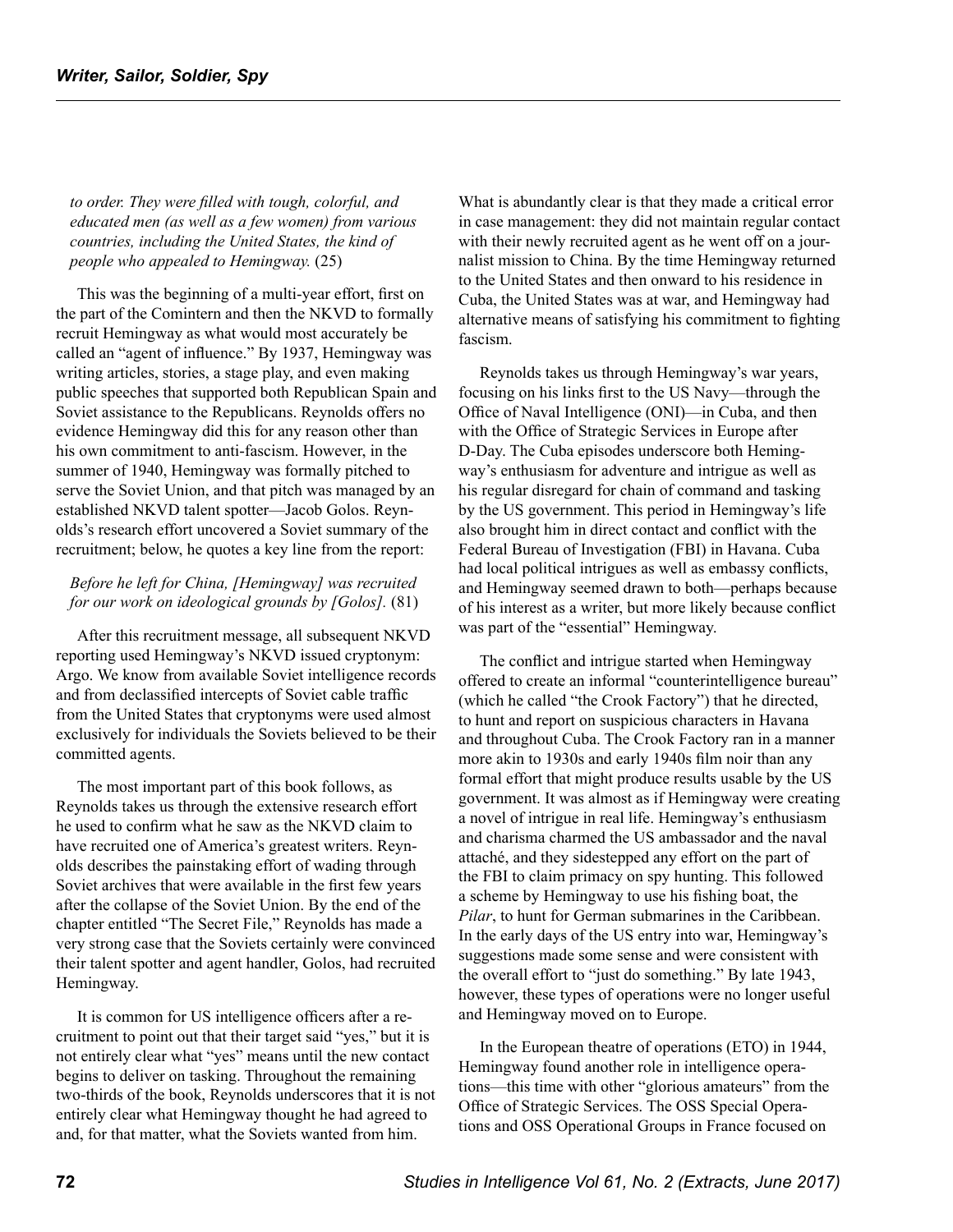supporting, training, and guiding French resistance forces. Just prior to and after D-Day, this effort included working with the allied commands to synchronize the French resistance operations with the strategic and operational efforts to defeat the German Army in France. Hemingway was initially affiliated as a war correspondent with the 4th Infantry Division and specifically with a brigade commanded by Col. Charles Lanham. Lanham provided Hemingway with a jeep and a driver and gave Hemingway remarkable leeway to travel throughout his area of operations; in fact, Hemingway used this mobility to travel beyond the frontlines. He spent much of the summer of 1944 in French villages between the advancing US forces and the retreating German Army.

Along the way, he picked up some members of the French resistance and, while doing so, he met with OSS colonel David K.E. Bruce and other the French resistance fighters who were under Bruce's responsibility—though not his "command." Hemingway thrived in this type of battlefield, which was consistent with his experience in the Spanish Civil War. Reynolds focuses much attention on the short period between mid-July 1944 and the liberation of Paris on 24 August 1944. Multiple authors have done the same, since it was during this period of Hemingway's involvement that his role in the war arguably morphed into something complex. Was Hemingway a correspondent, or was he an informal combatant? Did he lead French resistance forces, or was he simply a partner in the effort lead by Bruce? The compilation of Bruce's diaries<sup>a</sup> suggests that Hemingway was both correspondent and sometime resistance guide. In her book on the Paris Ritz Hotel entitled *The Hotel on the Place Vendome*, Tilar J. Mazzeo presents an image of Hemingway arriving in Paris as part soldier, part journalist, and a full time violent, sometimes charismatic individual.<sup>b</sup> It is hard to know who Hemingway was at any given time.

As Michigan State University journalism professor William Coté writes in an article for *The Hemingway Review*,

*Pinning down the truth of the particular claims is elusive, as with many aspects of Hemingway's life. It is* 

*necessary to try to sift what he said from the exaggerations and total fabrications that sometimes infused his accounts of his wartime exploits. As in many other activities during his life, he often viewed the war and the portrayal he sought of his own personal*  involvement—through a storyteller's eyes.<sup>c</sup>

Reynolds spends the last third of the book on the remaining 16 years of Hemingway's life, describing the author's time in Cuba as he watches the Cuban Revolution unfold before his own front door. It was a bittersweet time for Hemingway who was suffering from both physical and mental maladies and difficulty writing commercially successful works of fiction. As Reynolds and other biographers have pointed out, after the publication of *The Old Man and the Sea* (1954) and his winning the Nobel Prize for literature that same year, Hemingway began a downward spiral that would eventually result in his suicide. During that period in America, the revelations of Soviet espionage in America, the House Un-American Activities Committee (HUAC) investigations, and Senator Joseph McCarthy's hearings clearly played on Hemingway's mind. Reynolds's research into Hemingway's letters at the time make it clear that he was concerned not only about the accusations concerning his former friends' activities but also about the possibility that he himself might be called to testify.

*Hemingway carried an inner and an outer burden. Hemingway was able to tell Lanham and one or two others about his outer burden of "premature antifascism," but the inner burden of his relationship with the NKVD was known only to himself and the Soviets—he could not share it with anyone else. To make matters worse, Hemingway certainly would have had to worry that there might one day be a defector—another Gouzenko or Bentley—who happened to know his secret, and would share it with the FBI or HUAC.*  (213)

Reynolds's book belongs on the shelf of anyone interested in Hemingway, the Spanish Civil War, and World War II operations in the ETO. His extensive research establishes him as an excellent historian, and he is a superior storyteller. At another level, Reynolds's book is important to any practitioner of espionage. The book illustrates

a. *OSS Against the Reich: The World War II Diaries of Colonel David K.E. Bruce*, Nelson D. Lankford, ed. (Kent State University Press, 1991).

b. Tilar J. Mazzeo, *The Hotel on Place Vendome: Life, Death, and Betrayal at the Hotel Ritz in Paris* (Harper, 2014).

c. William E. Cote, "Correspondent or warrior? Hemingway's murky World War II 'combat' experience," *The Hemingway Review*, Vol. 22, No.1 (Fall 2002): 88–104.